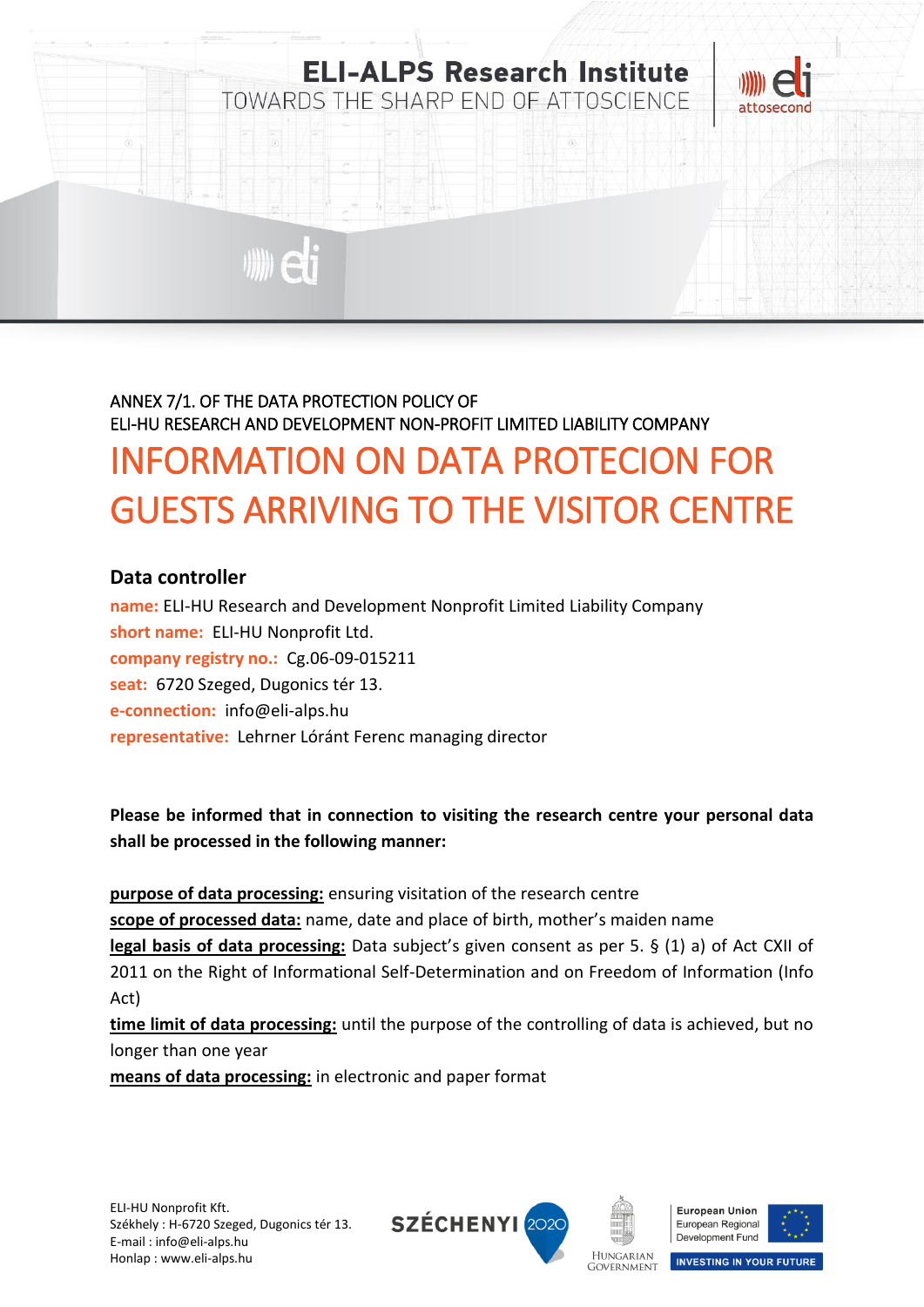Prior to visiting the research centre visitors must notify the centre of the planned visit and complete a registration.

The application for a visit must be made at least 336 hours before the time of the planned visit.

Such application can be submitted via an online interface by providing the specific data stated in Annex 7.3 and with the requested documents completed and submitted to the **pr@elialps.hu** e-mail address.

Previous registration is required under the frame of ELI-HU Nonprofit Ltd's obligations to cooperate with relevant authorities.

Cooperation with the Constitution Protection Office is required under 28. § (3) of Act CXXV of 1995 on National Security Services.

During the application process the following personal data need to be provided: name, date and place of birth, mother's maiden name.

Submitted data shall be controlled by the unit responsible for overseeing security.

Registered personal data shall be forwarded to the Constitution Protection Office as decreed by specific legislation as in accordance with the Government Decision 2009/2015. (XII.29.): the research centre is deemed a facility of importance to be protected by national security.

## *The right to informational self-determination is a fundamental right of all natural persons afforded by the Fundamental Law of Hungary, therefore, the Company during its proceedings shall process data solely in accordance with all relevant legislation in force.*

Personal data may only be processed when it is necessary for the exercising of certain rights and fulfilment of obligations. The processing of personal data for personal purposes is prohibited. The processing of data must be in compliance with the principle of purpose limitation at all times.

The Company shall only process personal data for specified and explicit purposes, when it is necessary for the exercising of certain rights and fulfilment of obligations, solely to the minimal extent and time required to achieve its purpose.

The purpose of processing must be satisfied in all stages of data processing operations and in case the purpose of processing no longer exists, or the processing of data would otherwise be unlawful, data shall be deleted. The employee of the Company who actually processes the data shall be personally responsible for the deletion. The deletion can be overseen by the person de facto exercising the employer's rights and the internal data protection officer – in case there has been one appointed or delegated at the Company.







**INVESTING IN YOUR FUTURE** 

**HUNGARIAN GOVERNMENT**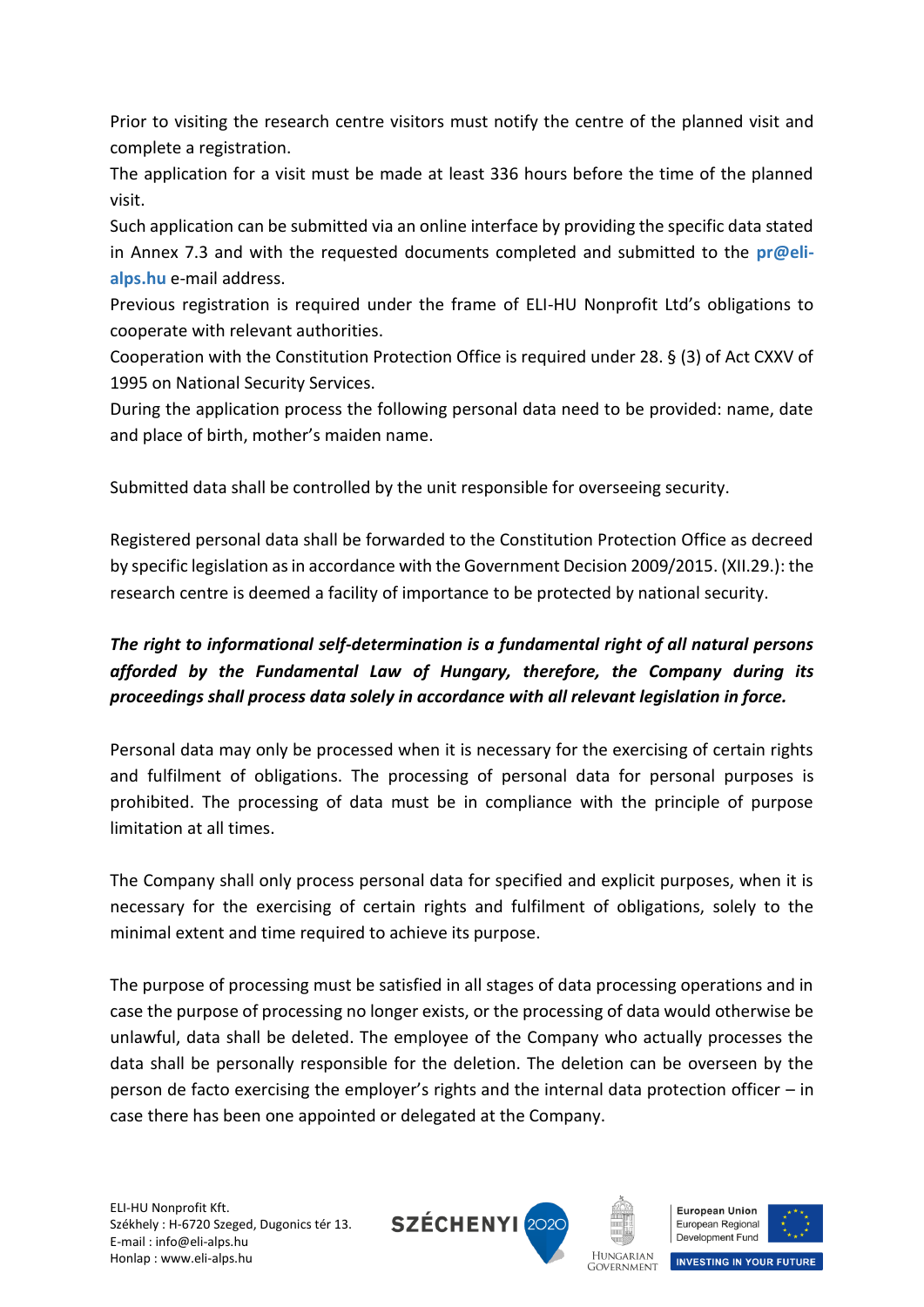The Company shall only process personal data when the data subject has given his/her prior consent – in writing in case of special personal data – or when authorized by law.

The Company shall in all cases inform the data subject about the purpose of data processing and the legal basis thereof.

### *Company does not utilize a data processor during the operation of the visitor centre.*

## **Enforcement of data subject rights**

The data subject may request information - via Company contacts provided herein - on his/her personal data being processed, also may request the rectification of his/her personal data and may request – with the exception of when processing is mandatory by law – the deletion of said personal data.

Within 3 days of receipt the Company shall forward such request or objection to the head of the specific organizational unit which has the function and authority in relation to the processing of the relevant data.

The head of the organizational unit with the function and authority shall provide a written answer in plain language to the data subject's request in relation the processing of his/her personal data within 25 days – 15 days in case of an objection - of the receipt.

In all cases when information cannot be denied according to law, the information provided shall extend to the information described in 15. § (1) of Act CXII of 2011.

As providing information is free of charge in general, the Company can only charge fee in cases set forth in 15. § (5) of Act CXII of 2011.

A request for information can only be denied for reasons stipulated in 9. § (1) and 19. § of Act CXII of 2011. Such denial can only be made in writing, providing justification for the denial and including information described in 16. § (2) of Act CXII of 2011.

If the necessary data and the authentic instruments for adequate proof are available, the head of the organizational unit processing the data shall correct the inaccurate data, alternately shall ensure the deletion of the data in case the reasons set out in 17. § (2) of Act CXII of 2011 exist.

For the duration of the decision on the opposition of the personal data processing by the data subject – but no longer that 5 days –the head of the organizational unit processing the data







HUNGARIAN **INVESTING IN YOUR FUTURE GOVERNMENT**